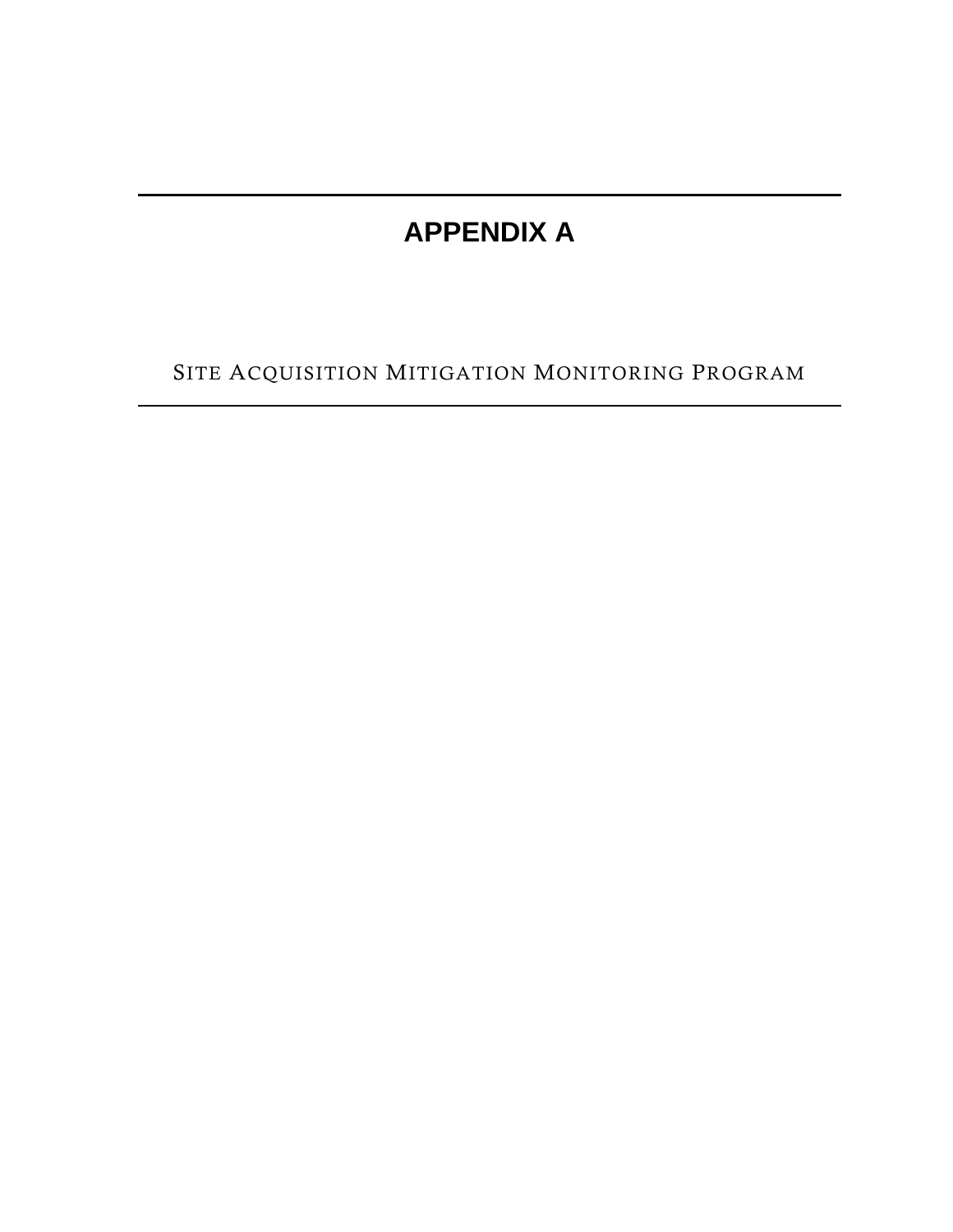# **Mitigation Monitoring Program**

### **Rogge Road High School Site Acquisition and Development Preliminary Mitigation Monitoring Program**

#### **Introduction**

CEQA Guidelines section 15097 requires public agencies to adopt reporting or monitoring programs when they approve projects subject to an environmental impact report or a negative declaration that includes mitigation measures to avoid significant adverse environmental effects. The reporting or monitoring program is to be designed to ensure compliance with conditions of project approval during project implementation in order to avoid significant adverse environmental effects.

The law was passed in response to historic non-implementation of mitigation measures presented in environmental documents and subsequently adopted as conditions of project approval. In addition, monitoring ensures that mitigation measures are implemented and thereby provides a mechanism to evaluate the effectiveness of the mitigation measures.

A definitive set of project conditions would include enough detailed information and enforcement procedures to ensure the measure's compliance. This monitoring program is designed to provide a mechanism to ensure that mitigation measures and subsequent conditions of project approval are implemented.

#### **Monitoring Program**

The basis for this monitoring program is the mitigation measures included in the *Rogge Road High School Site Acquisition Environmental Impact Report*. These mitigation measures are designed to eliminate or reduce significant adverse environmental effects to less than significant levels. These mitigation measures become conditions of project approval, which the school district is required to complete during and after implementation of the proposed project, as specified in the timing threshold for each mitigation measure.

The attached checklist is proposed for monitoring the implementation of the mitigation measures. This monitoring checklist contains all appropriate mitigation measures in the EIR.

This mitigation monitoring program will likely be modified after completion of the CEQA process for construction of the high school.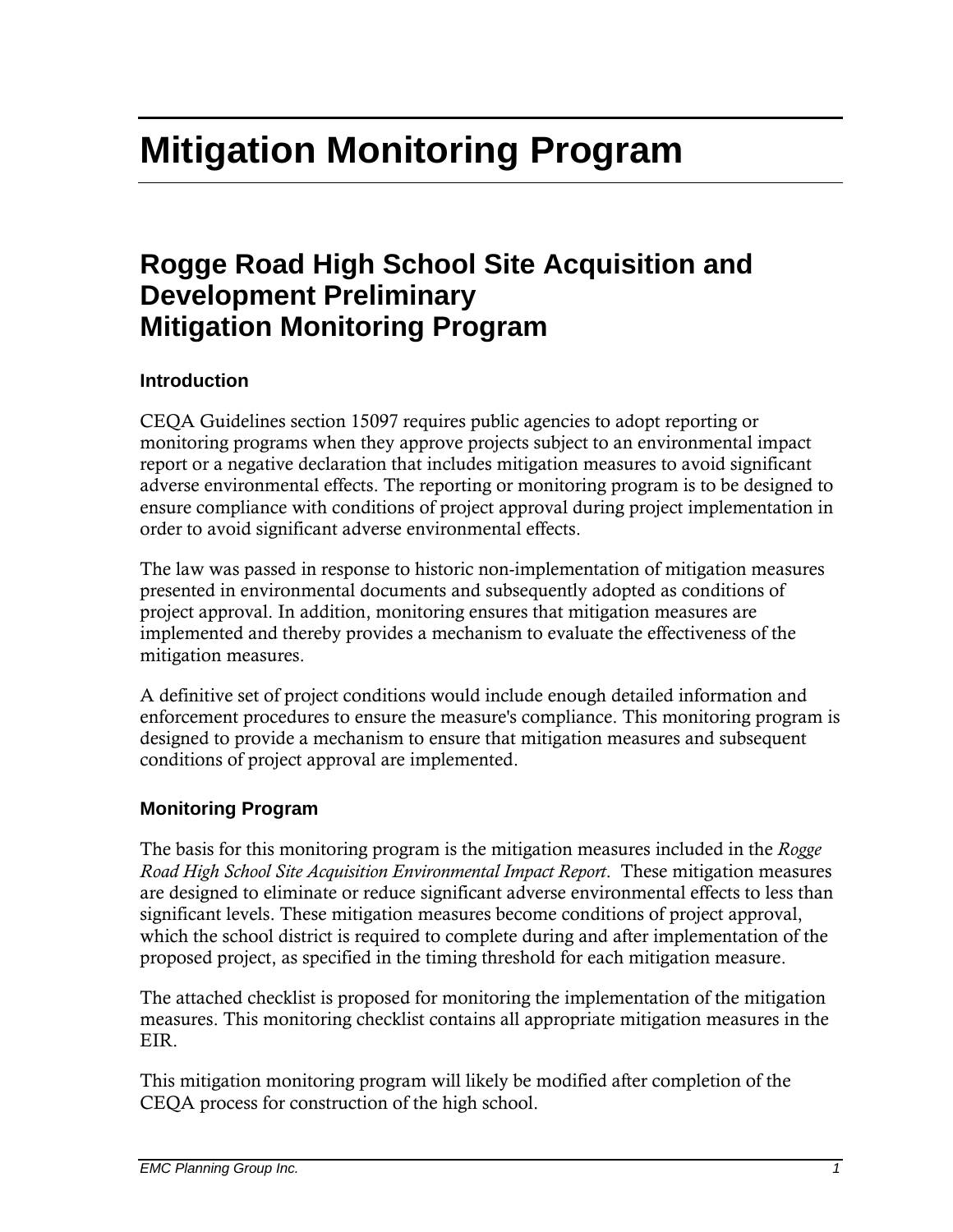#### **Monitoring Program Procedures**

The Salinas Union High School District (SUHDS) shall use the attached monitoring checklist for the proposed project. The monitoring program should be implemented as follows:

- 1. The SUHDS is responsible for coordination of the monitoring program, including the monitoring checklist. The SUHSD is responsible for completing the monitoring checklist and distributing the checklist to the responsible individuals or agencies for their use in monitoring the mitigation measures;
- 2. Each responsible individual or agency will then be responsible for determining whether the mitigation measures contained in the monitoring checklist have been complied with. Once all mitigation measures have been complied with, the responsible individual or agency should submit a copy of the monitoring checklist to the SUHSD to be placed in the project file. If the mitigation measure has not been complied with, the monitoring checklist should not be returned to the SUHSD;
- 3. The SUHSD will review the checklist to ensure that appropriate mitigation measures and additional conditions of project approval included in the monitoring checklist have been complied with at the appropriate time, e.g. prior to construction, etc. Compliance with mitigation measures is required; and
- 4. If a responsible individual or agency determines that a non-compliance has occurred, a written notice should be delivered by certified mail to the SUHSD within 10 days describing the non-compliance and requiring compliance within a specified period of time. If non-compliance still exists at the expiration of the specified period of time, construction may be halted at the discretion of the SUHSD.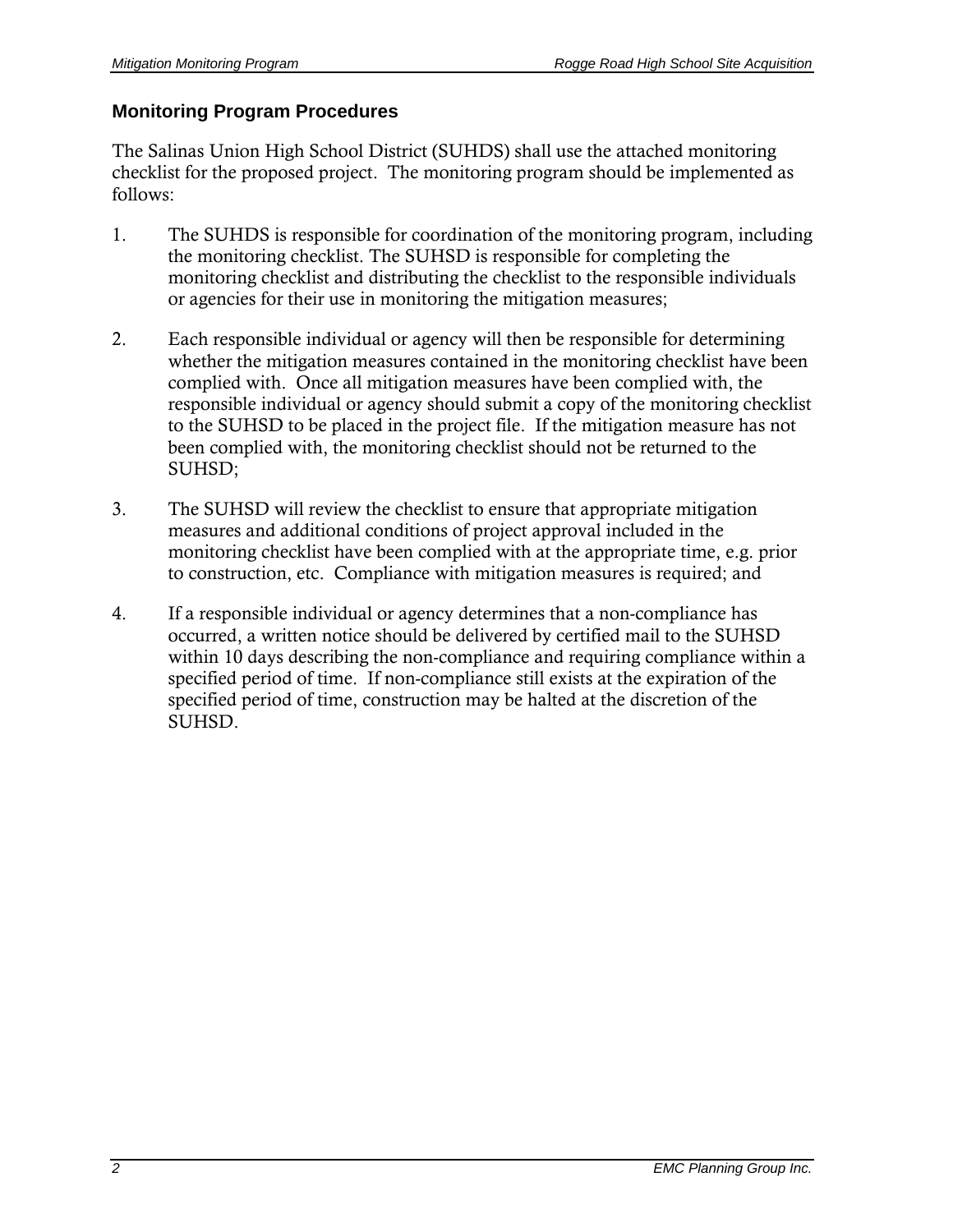#### **Rogge Road High School Mitigation Monitoring Checklist**

- Step 1 Prior to purchase of the school site, the following mitigation measure shall be implemented:
- HZ-2. The Salinas Union High School District shall verify that the 55-gallon drum of motor oil has been removed prior to acquisition of the site. If removal of the container results in any soil staining, the SUHSD shall have the soil tested for potential contamination, and shall appropriately remediate any contaminated soils.

*Party responsible for implementation: SUHSD* 

*Party responsible for monitoring: SUHSD* 

- Step 2 Prior to approval of school design and engineering plans, the following mitigation measure shall be implemented:
- AE-1. The Salinas Union High School District shall prepare a lighting study evaluating the future proposed school facilities when available and prior to completion of future supplemental environmental review pursuant to CEQA. The lighting study shall identify methods for reducing potential lighting impacts to neighbors, motorists, and nighttime views while maintaining safety and the objectives of the school facility. The study shall consider, but not be limited to, recommending the following measures that may serve to minimize potential light pollution: the use of energy efficient lights and/or low- or high-pressure sodium lights; exclusion of mercury vapor lights; light shielding and proper direction; light pole height; and, hours of lighting. All economically feasible recommendations in the lighting study that do not compromise school programs shall be implemented prior to occupancy of the school, or prior to use of lighting for nighttime visibility during school activities, whichever comes first.

*Party responsible for implementation: SUHSD* 

*Party responsible for monitoring: SUHSD* 

AE-2. The Salinas Union High School District shall design the high school with placement of lighted fields and parking lots in the least obtrusive location to existing and/or planned surrounding land uses, balancing the educational needs with the environmental impacts and without jeopardizing the use and value of the school facility or compromising school programs

*Party responsible for implementation: SUHSD*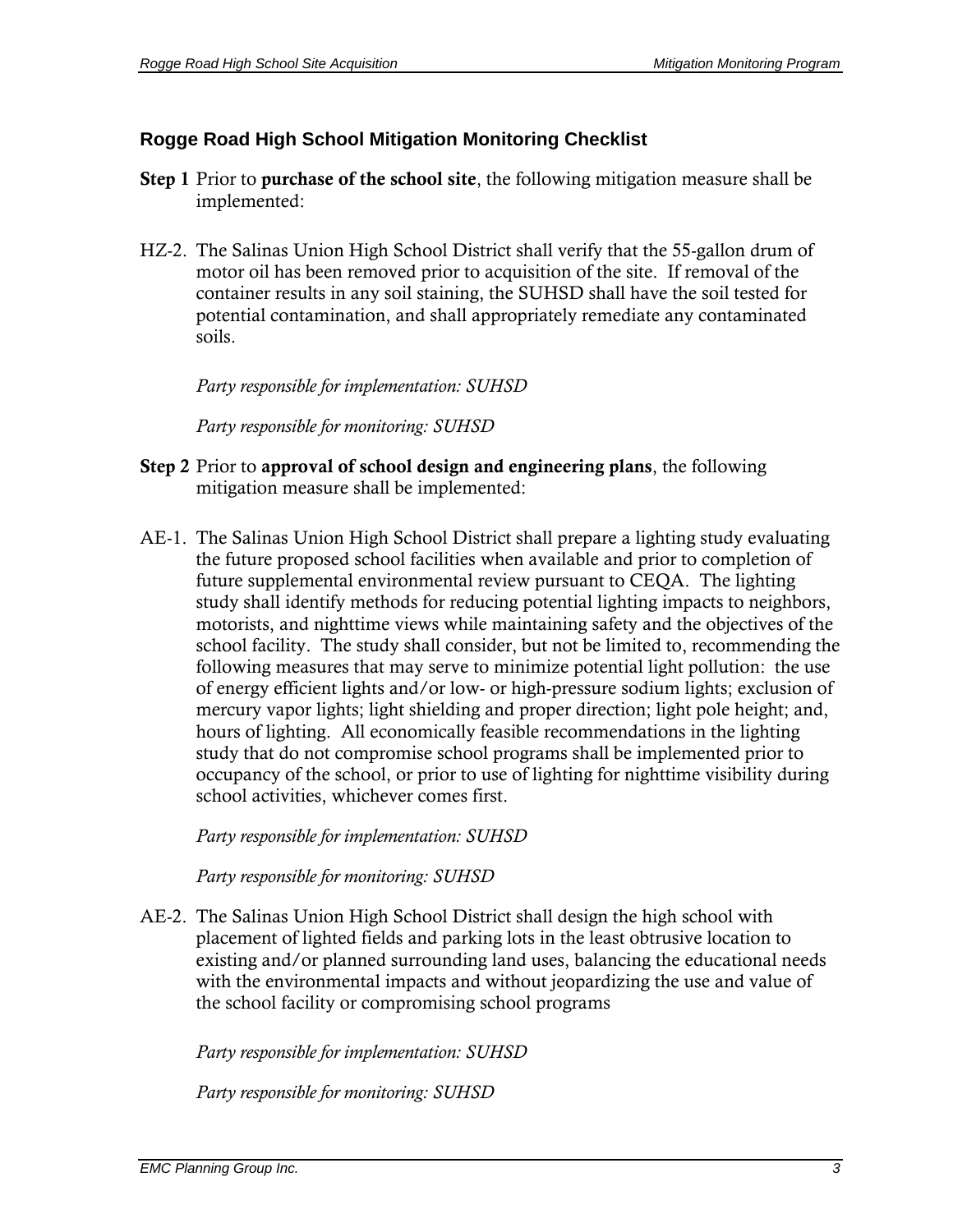G-1. Once a preliminary design of the new high school is prepared, the Salinas Union High School District shall have a supplemental geotechnical analysis prepared to determine the suitability, stability, and appropriate recommendations for construction of a specified school design/siting if adequate sampling and analysis is not presented in the *Preliminary Geotechnical Investigation Proposed School Site, Rogge Road, Salinas, California* (Kleinfelder, Inc. 2005). The supplemental analysis shall be completed prior to approval of the site plan by the Salinas Union High School District School. The recommendations in the supplemental analysis shall be used in all relative phases of design, site preparation, and construction. The supplemental report shall include, but not be limited to, 1) performing additional subsurface exploration within proposed building footprints, as required by California Code of Regulations, Title 24, and the 2001 California Building Code, once building layout is determined, 2) review of plans and specifications, 3) observation and in-place density testing of subgrade preparation and grading, engineered fill installation, utility trench backfill, aggregate base installation, 4) observation of building foundation excavations and pavement construction, and 5) observation of retaining wall construction.

*Party responsible for implementation: SUHSD* 

*Party responsible for monitoring: SUHSD* 

HZ-3. The SUHSD shall design the Rogge Road high school in compliance with State Department of Education requirements, particularly to avoid siting of facilities within 100 feet of the power transmission line right-of-way along the eastern boundary of the site. If final site design includes facilities within the 100-foot buffer, SUHSD shall obtain the appropriate EMF setback exemption from the State Department of Education.

*Party responsible for implementation: SUHSD* 

*Party responsible for monitoring: SUHSD* 

HY-1. The SUHSD shall coordinate with the City of Salinas for connecting to the city's storm water infrastructure, or conveying water to an off-site detention pond if available. If City storm water infrastructure or other privately owned detention facilities are not available or do not have adequate capacity, the SUHSD shall have a hydrological analysis prepared and the results included in a supplemental EIR for the school development project. The hydrological analysis shall determine adequate storm water conveyance and detention infrastructure, including sizing and on-site or off-site detention requirements. Storm water management infrastructure shall be in place prior to occupancy of the school.

*Party responsible for implementation: SUHSD*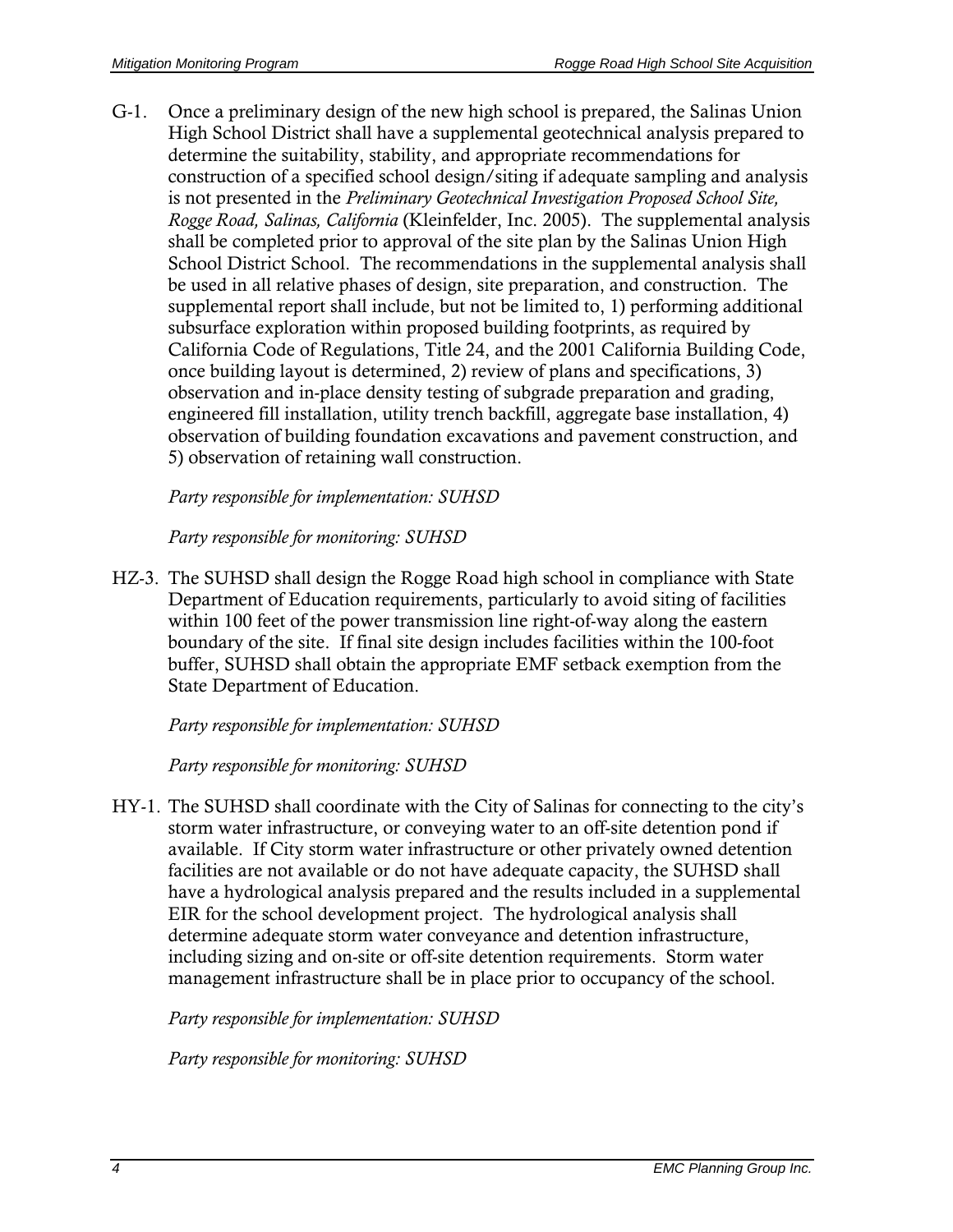N-1. The SUHSD shall prepare an acoustical analysis when layout of the future school is determined, as a part of the supplemental environmental review process. The acoustical analysis shall determine, but not be limited to, potential impacts to the school from the surrounding noise environment; potential impacts to neighboring uses due to school-related events; and, recommendations for reducing potential noise impacts within acceptable levels. The acoustical analysis shall be completed and mitigation considered prior to approval of the school design by the SUSHD School Board.

*Party responsible for implementation: SUHSD* 

*Party responsible for monitoring: SUHSD* 

T-1. Prior to approval of a site plan and construction of the high school, the SUHSD shall conduct supplemental environmental review to evaluate the impacts on the roadway system, as well as access issues for vehicles, busses, pedestrians, and bicycles.

*Party responsible for implementation: SUHSD* 

*Party responsible for monitoring: SUHSD* 

CUM-AE-2. To the extent financially feasible and in alignment with educational programs and facilities, the SUHSD shall design the high school with "Traditional Neighborhood Development" characteristics. The SUHSD should consult with the City of Salinas regarding the city's design standards.

*Party responsible for implementation: SUHSD* 

- CUM-AQ-1. The SUHSD Board of Trustees shall require to the extent financially feasible and in alignment with educational programs and facilities the following measures, as identified by the Monterey Bay Unified Air Pollution Control District, in final improvement plans prior to approval of the campus design plans.
	- a. Access points shall include street lighting to provide pedestrian safety;
	- b. Sidewalks shall be designed for connectivity and access, providing continuous, safe pedestrian circulation;
	- c. Street trees shall be planted along roadways to provide a cooler, comfortable and attractive pedestrian route, and to uptake CO for natural filtration;
	- d. Buildings shall be situated in a north-south orientation as much as feasible to reduce heating and cooling needs, energy demand, and district costs;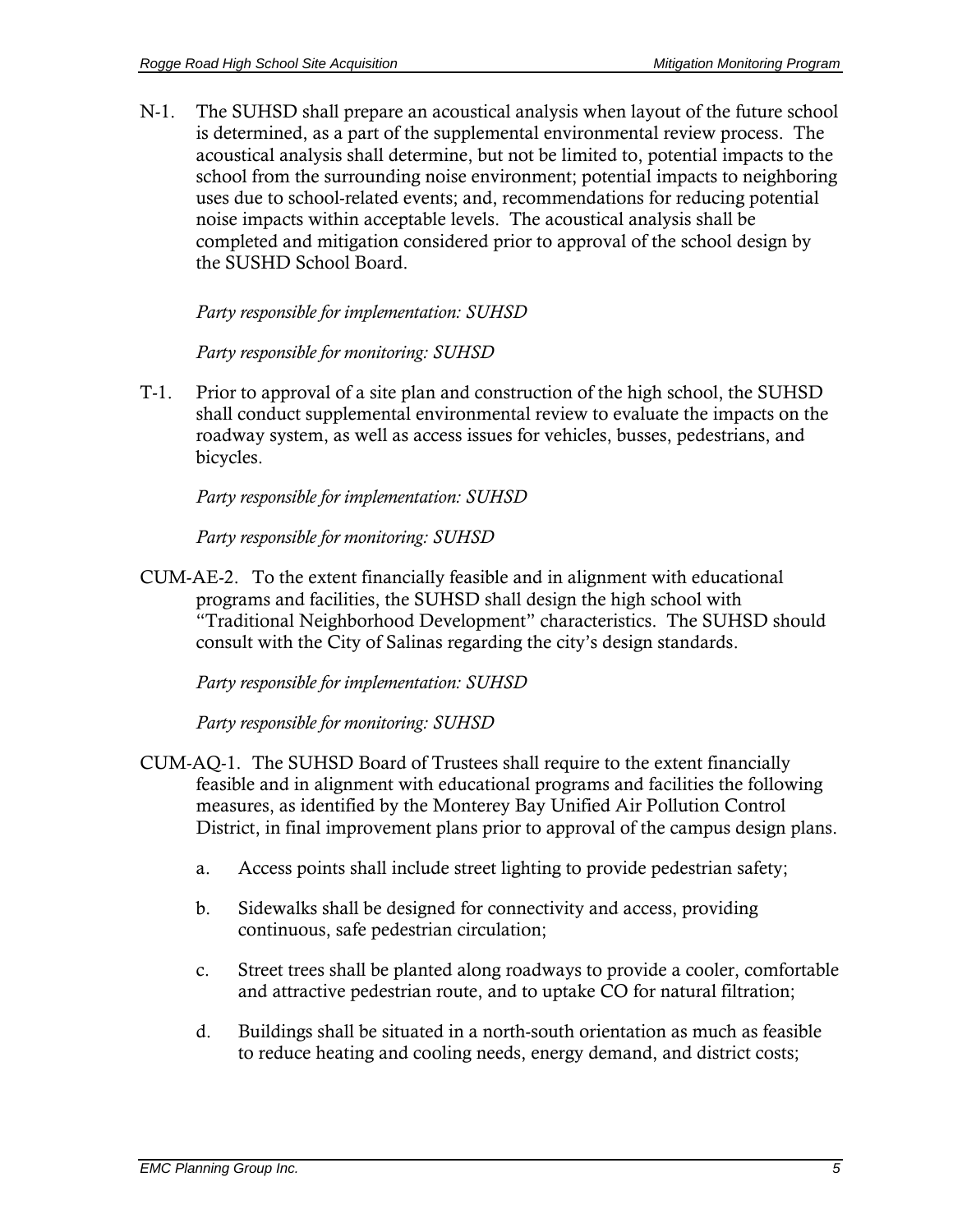- e. Parking areas shall include landscaping with trees that provide at least 30 percent shade (canopy) cover at maturity, or maximum potential shade cover considering the design and utility of the parking areas. The vegetation and shade provide a temperature buffer and natural coolant, as well as natural air filtration;
- f. Parking areas should provide preferential carpool/vanpool spaces; and
- g. The school should provide secure bicycle parking and storage conveniently accessible and in a safe, visible area of campus.

*Party responsible for implementation: SUHSD* 

*Party responsible for monitoring: SUHSD* 

- Step 3 Prior to contractual agreement with construction company(ies), the following mitigation measure shall be implemented:
- AQ-2. SUHSD shall include the following requirements in all construction bids and documents (and implemented during construction activities) for the purpose of reducing diesel particulates and acrolein emissions during construction of the Rogge Road High School:
	- a. All pre-1994 model year and older diesel equipment shall be retrofitted with EPA-certified diesel oxidation catalyst filters, or the entire construction and demolition equipment fleet shall be fueled with B20 (20 percent biodiesel and 80 percent petroleum diesel) biodiesel fuel;
	- b. The school district or their contractor shall maintain records of all purchases of diesel oxidation catalyst filters or B20 biodiesel fuel associated with item 1 above, until all construction and demolition work has concluded; and
	- c. The Monterey Bay Unified Air Pollution Control District shall have the right to inspect all construction and demolition equipment, as well as the records specified in item 2 above, at any time during demolition and/or construction.

*Party responsible for implementation: SUHSD*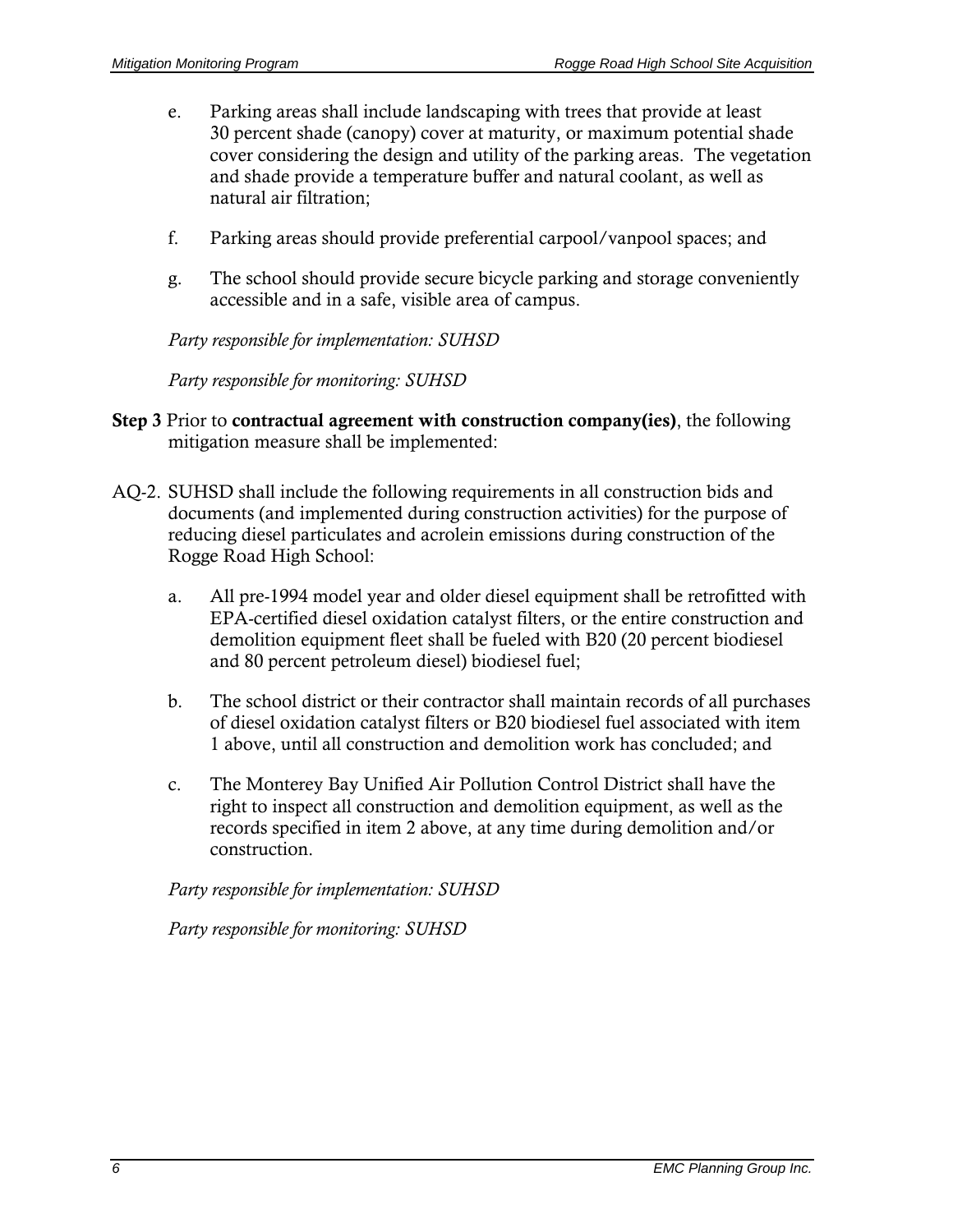- Step 4 At commencement and/or during construction, grading, and demolition activities, the following mitigation measure shall be implemented:
- AQ-1. The following mitigation measures shall be implemented during construction activities, and included as contractual conditions by and between the SUHSD and construction company, for the purpose of reducing  $PM_{10}$  emissions during site preparation and construction, as well as related improvements, of the Rogge Road High School:
	- a. Water all active construction areas at least twice daily. Frequency should be based on the type of operation, soil, and wind exposure (and prevent visible emissions and off-site drift);
	- b. When possible, perform grading activities during morning hours when winds are generally calmer, and prohibit grading activities during periods of high wind speed (over 15 mph);
	- c. Haul trucks shall maintain at least two feet of freeboard;
	- d. All trucks hauling dirt, sand, or loose materials shall be covered;
	- e. Cover inactive storage piles;
	- f. Install wheel washers at the entrance to construction sites for all exiting trucks;
	- g. Post a publicly visible sign that specifies the telephone number and person to contact regarding dust complaints. This person shall respond to complaints and take corrective action within 48 hours. The phone number of the Monterey Bay Unified Air Pollution Control District shall be visible to ensure compliance with Rule 402 (Nuisance);
	- h. Plant vegetative ground cover in disturbed areas as soon as possible;
	- i. Sweep street if visible soil material is carried out from the construction site; and
	- j. Limit grading to 8.1 acres per day, and grading and excavation to 2.2 acres per day.

*Party responsible for implementation: SUHSD* 

*Party responsible for monitoring: SUHSD* 

CU-1. Due to the possibility that significant buried cultural resources may be found during construction, and in accordance with CEQA Guidelines section 15064.5, the SUHSD shall ensure that the following language is included in all construction contracts and permits: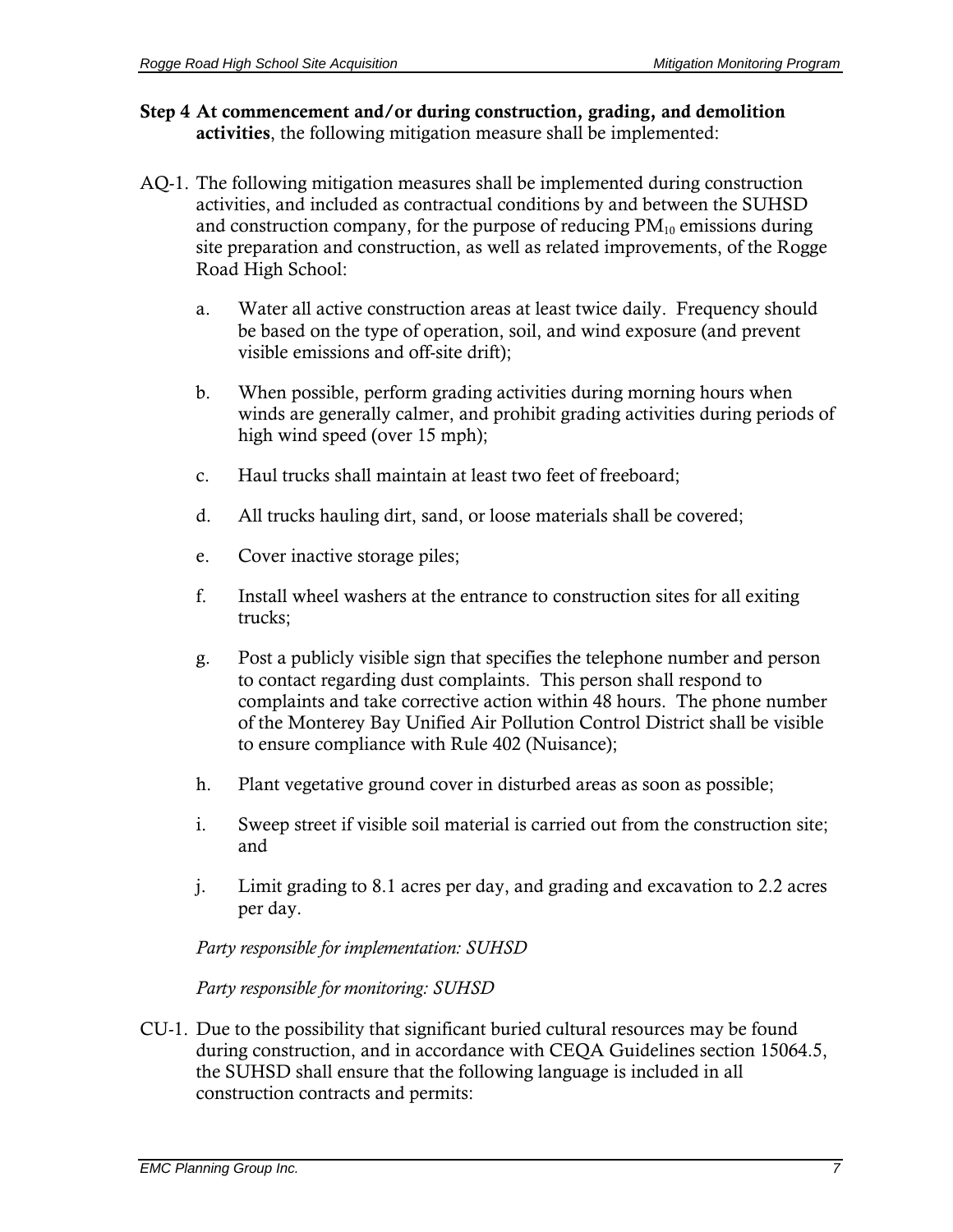If archaeological resources or human remains are accidentally discovered during construction, work shall be halted within 50 meters (150 feet) of the find until it can be evaluated by a qualified professional archaeologist. If the find is determined to be significant, appropriate mitigation measures shall be formulated and implemented.

#### *Party responsible for implementation: SUHSD*

*Party responsible for monitoring: SUHSD* 

G-2. The recommendations presented in the *Preliminary Geotechnical Investigation Proposed School Site Rogge Road, Salinas, California* (Kleinfelder, Inc., 2005, pp 11- 27), and supplemental analysis if warranted, shall be implemented as appropriate. The recommendations pertain to site clearing and stripping, recompaction of loose/weak near-surface soils, subgrade preparation, material for fill, fill placement and compaction, utility trench excavation and backfill, surface drainage, seepage control, wet weather construction, construction observation, building foundations, conventional footing foundations, settlement, lateral load resistance, concrete floor slabs, moisture vapor transmission, exterior concrete slabs-on-grade, retaining walls, pavements, and rigid concrete pavements.

#### *Party responsible for implementation: SUHSD*

*Party responsible for monitoring: SUHSD* 

HZ-1. As a component of the PEA required of the SUHSD by DTSC, the SUHSD shall include, but not limit the PEA to, analysis of the existing structures to determine the presence of asbestos containing materials, lead based paint, and soil conditions near the 55-gallon oil storage drum. The PEA shall be completed and submitted to DTSC prior to acquisition of the site, or if not complete, the SUHSD shall enter into an environmental oversight agreement with DTSC prior to acquisition of the site. If the structures do contain either hazardous material, the PEA shall present recommendations and requirements for demolition and disposal. Prior to occupancy of the school, the SUHSD shall ensure the structures are demolished and disposed according to the most recent legal requirements, and provide evidence to DTSC as the oversight agency.

#### *Party responsible for implementation: SUHSD*

#### *Party responsible for monitoring: SUHSD*

N-2. All construction activities and use of heavy equipment at the project site shall be limited to the hours of 7:00 a.m. to 7:00 p.m. on all workdays. This requirement shall be included in any construction contracts obtained by the district for activities on the project site.